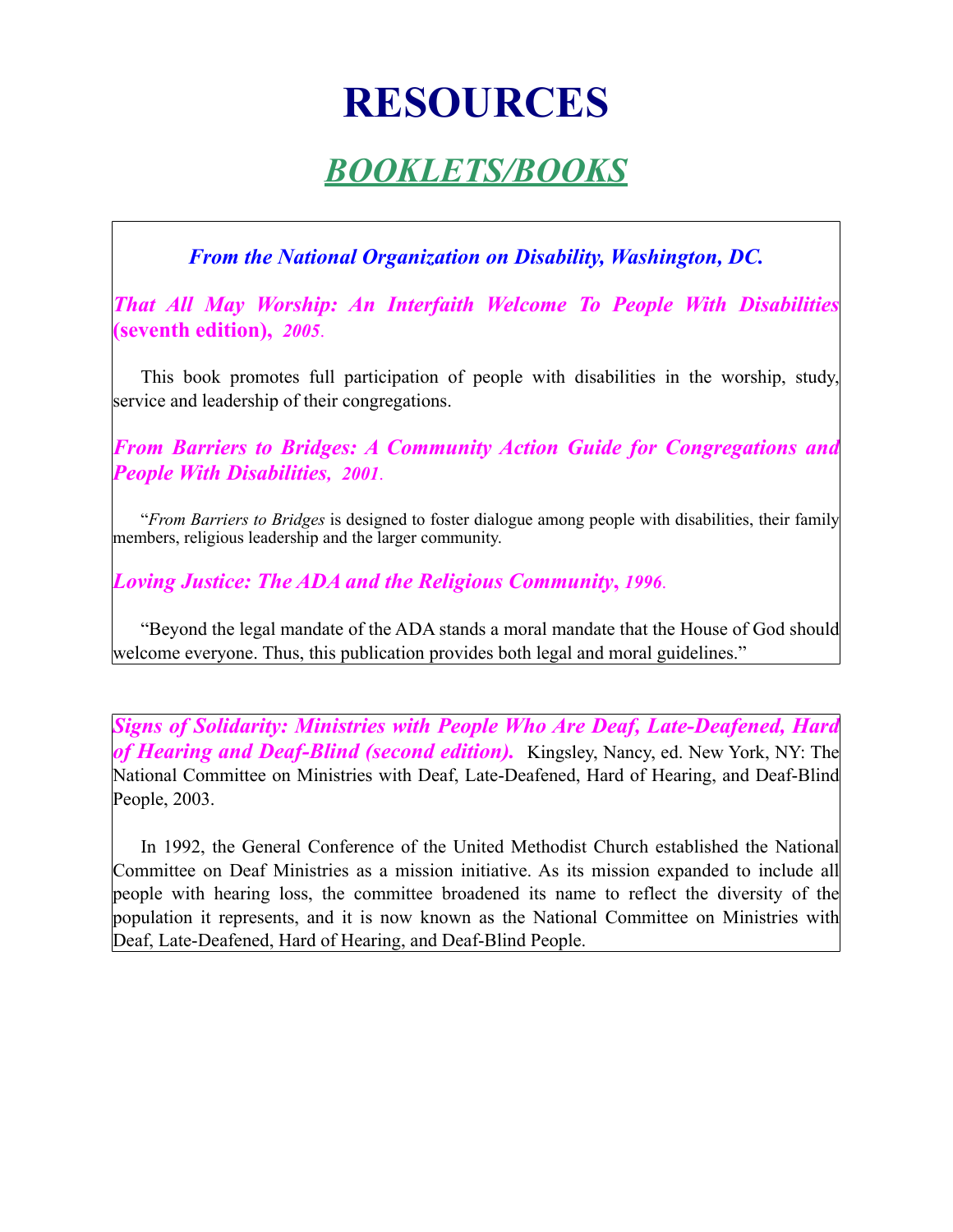*Accessible Faith: A Technical Guide for Accessibility in Houses of Worship.* Patterson, Elizabeth A. and Neal A. Vogel. The Retirement Research Foundation, 8765 W. Higgins Road, Suite 430, Chicago, Ill. 60631-4170. (773) 714-8080. **Email [info@rrf.org](mailto:info@rrf.org)**.

This booklet is invaluable for congregations who want to take the next step in making their physical space more accessible. It deals with the nuts and bolts of accessibility issues such as eliminating physical, auditory, and visual barriers. It also walks you through the design process, funding, and the construction process itself. It also has a wonderful bibliography.

*Theology Without Words: Theology in the Deaf Community*. Morris, Wayne. (Hampshire, England: Ashgate Publishing Limited, 2008).

For those who wish to explore the theological implications of service with and to the born-Deaf community, this is a wonderful and important contribution. While most Western theology is word-centered, expressed through or dependent on written texts, theology in the Deaf Community is largely non-written. This can, and must, be seen as a vital difference which can add much to those whose worship and prayer experience is only word-centered.

*Including People with Disabilities in Faith Communities: A guide for service providers, families, and congregations.* Carter, Erik W. (Baltimore: Paul H. Brookes Publishing Co., Inc., 2007).

"A congregational community is an ideal place to share and strengthen faith, form lasting relationships, and develop special gifts and talents. Too often, though, people with developmental and other disabilities lack the supports they need to fully participate in the faith community of their choice. With this innovative guide, congregations will get the realistic how-to strategies they need to become places of welcome and belonging for people with a wide range of disabilities." *(back cover).*

# *CONSULTANTS:*

#### *Ephphatha Ministry is a ministry of Journeyroad Ministries, a corporation formed by Rev. Sheryl Butler and Rev. Mary Heron Dyer.*

Rev. Sheryl Butler, M.Div., (Christian Church Disciples of Christ) is a former control systems engineer whose expertise was brought to bear when her spouse, Rev. Mary Heron Dyer, M.S., M.A. (Unity), became deaf in 2008. This experience has led them to raising awareness and developing programs for communities of faith to open their hearts, their minds, their doors to those who have been long excluded from welcome and inclusion.